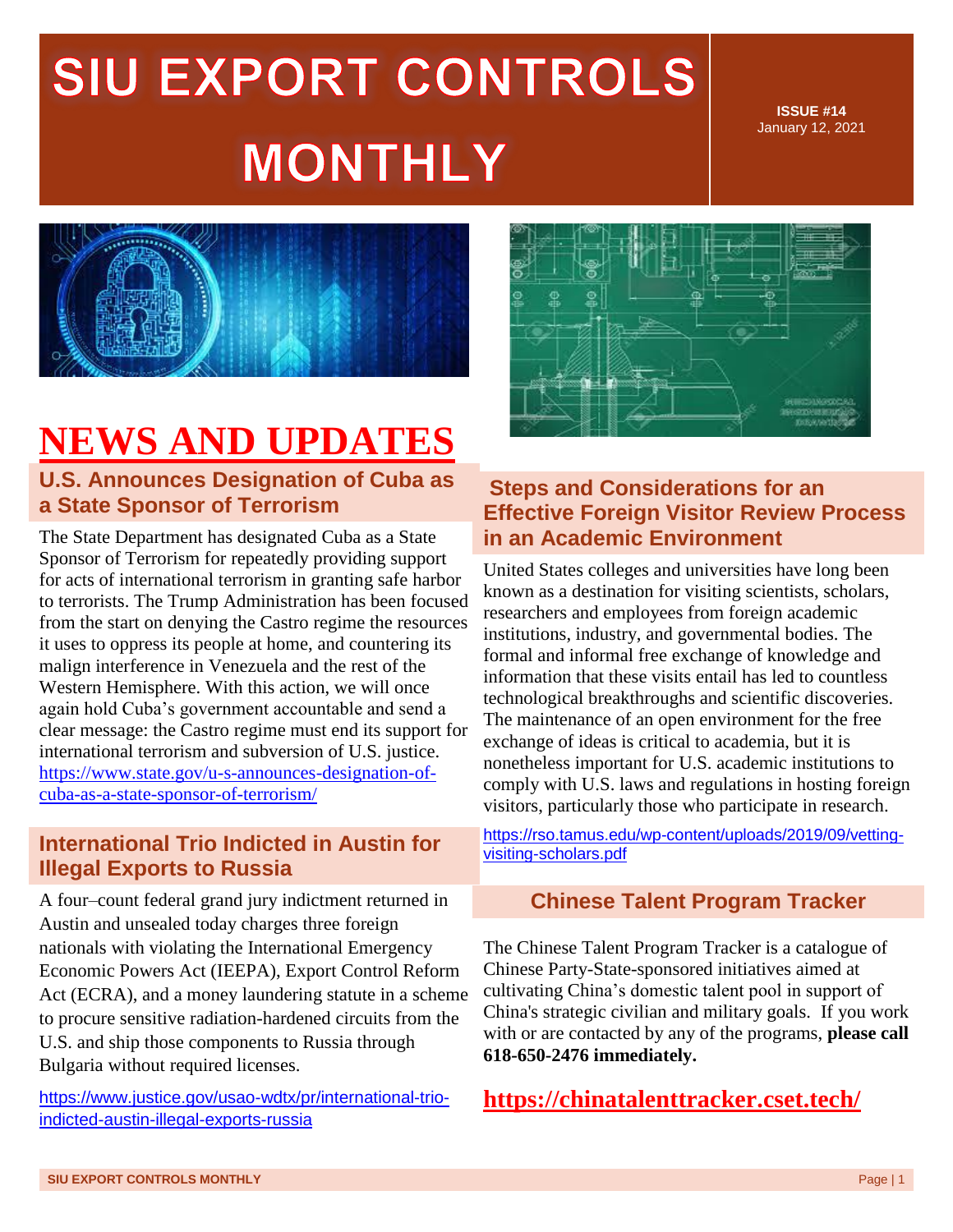**ISSUE #14** January 12, 2021

## **SIU CLEAN LAPTOP PROGRAM**

All SIU System employees, SIUE faculty and staff, SIUC faculty and staff, SIU School of Medicine faculty and staff; as well as all satellite campus faculty and staff, including but not limited to, the SIU School of Dental Medicine, The National Corn to Ethanol Research Center, The East St. Louis Center, SIU Law School and all SIU Extended Campus locations that travel to the designated foreign countries.

All SIU travel to the below countries WILL REQUIRE that an Informational Technology Services clean laptop be used during SIU business travel to those countries. Your SIU issued laptop computer SHALL NOT be transported to any of the below countries.

#### **IRAN**

#### **SYRIA**

#### **SUDAN**

#### **NORTH KOREA**

#### **CUBA**

**UKRAINE (Crimea Region)** 

#### **CHINA**

#### **RUSSIA**

#### **VENEZUAELA**

[https://siusystem.edu/academic-affairs/export](https://siusystem.edu/academic-affairs/export-controls/travel.shtml)[controls/travel.shtml](https://siusystem.edu/academic-affairs/export-controls/travel.shtml)

## **EXPORT CONTROL VIOLATION HOTLINE #**

If you suspect an export control violation, call:

### **618-650-2476**

## **EQUIPMENT USED IN RESEARCH**

If you use the following equipment/goods in your research or the below is your area of research, **please call the Director of Export Controls at 618-650-2476.**

- **TOXICOLOGICAL AGENTS**
- **NUCLEAR MATERIALS AND TECHNOLOGY**
- **ARMS AND AMMUNITION**
- **EXPLOSIVES DETECTION EQUIPMENT**
- **CHEMICAL WARFARE PRECURSORS**

## **"THE DAILY BUGLE" QUOTES**

**Jean-Jacques Rousseau** (28 June 1712 - 2 July 1778; was a Genevan philosopher, writer and composer. His political philosophy influenced the progress of the Enlightenment throughout Europe, as well as aspects of the French Revolution and the development of modern political, economic and educational thought. His Discourse on Inequality and The Social Contract are cornerstones in modern political and social thought. He was interred as a national hero in the Panthéon in Paris, in 1794, 16 years after his death.)

#### **"Free people, remember this maxim: we may acquire liberty, but it is never recovered if it is once lost."**

#### **PROVERBS:**

\* He who always thinks it is too soon is sure to come too late. | German Proverb

\* Turn your face to the sun and the shadows will fall behind you. | New Zealander Proverb

\* No man can paddle two canoes at the same time. | Bantu Proverb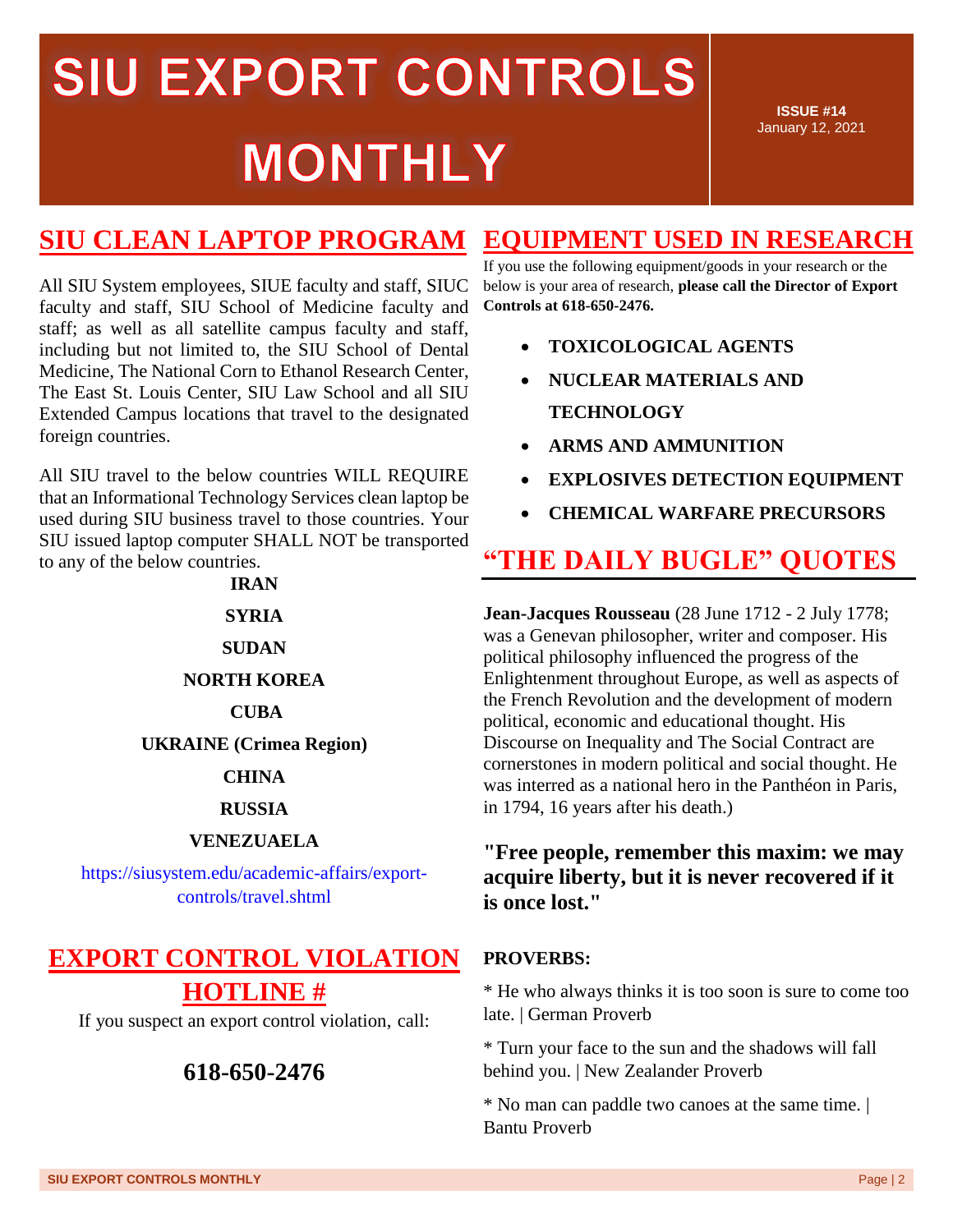**ISSUE #14** January 12, 2021

## **REGULATIONS**

- DOC EXPORT [ADMINISTRATION](http://r20.rs6.net/tn.jsp?f=001UiHfviR9AjzumKwB5DA296Pcs6yK5VFWkIY7zDNf4UhkYcLg0Ykx7x5Br_iW1z2jad3mY_nSorxjo6OqBhsiRU3N1bnrm6a-ED5Z44cejW0x_qv9Z1Cal-LcFEv0jPWBOkfAauZtA934rObCAtGQJbHDb3AUAwH4TniIvAAMOiUHYZowYOEGuj-KOmA-pbsDUlL6F2O_xGGXwW23gztkKl7F6UcJ-0k64pRnLDdH2ecOP_6TzEIwrO4bsWC9raGzXsTHEgDgroMVGdU1NmGRt24fEgnzgLz03dXPTuGk4LyqdUUQQLc28r7KPqITD7V1Cuj1ofXvlOk=&c=tKo3WHo58kTN8hro-5PyaFyLB5bkp8BbBMf8v3HGPsL0oZXSHxOOPQ==&ch=PAF_1B1RLLAhn-l7nADeql8X6A7bUCNPde1YV3IVYVzcHONHm8tbFQ==)  [REGULATIONS \(EAR\)](http://r20.rs6.net/tn.jsp?f=001UiHfviR9AjzumKwB5DA296Pcs6yK5VFWkIY7zDNf4UhkYcLg0Ykx7x5Br_iW1z2jad3mY_nSorxjo6OqBhsiRU3N1bnrm6a-ED5Z44cejW0x_qv9Z1Cal-LcFEv0jPWBOkfAauZtA934rObCAtGQJbHDb3AUAwH4TniIvAAMOiUHYZowYOEGuj-KOmA-pbsDUlL6F2O_xGGXwW23gztkKl7F6UcJ-0k64pRnLDdH2ecOP_6TzEIwrO4bsWC9raGzXsTHEgDgroMVGdU1NmGRt24fEgnzgLz03dXPTuGk4LyqdUUQQLc28r7KPqITD7V1Cuj1ofXvlOk=&c=tKo3WHo58kTN8hro-5PyaFyLB5bkp8BbBMf8v3HGPsL0oZXSHxOOPQ==&ch=PAF_1B1RLLAhn-l7nADeql8X6A7bUCNPde1YV3IVYVzcHONHm8tbFQ==)
- **DOS INTERNATIONAL TRAFFIC** [IN ARMS REGULATIONS \(ITAR\)](http://r20.rs6.net/tn.jsp?f=001UiHfviR9AjzumKwB5DA296Pcs6yK5VFWkIY7zDNf4UhkYcLg0Ykx719sHykF43nSKyeckSKdi9IMQMnPYBdvh9IjG2xQftWR9wb66nIKCDqWxtJrToZBOIX29skkrmW7Wk_PfbA_fNXxXsU9XE-nuM_93bESLLz5Gkm6OQYQY6NJ-UnhMY0JNMbS16uNUBkCNqvH_1qcVGpbzBhZpNCWC5kr92TVv33Vhd44xq3wo9NFcWSpOMmpUAG0bX2Unu21MdwwtVqwwD6qvj7xOJ_m2hpBrpTT2z3ZUtomEPK5hyc2fTHXNa3RhxNme1qhUmsE&c=tKo3WHo58kTN8hro-5PyaFyLB5bkp8BbBMf8v3HGPsL0oZXSHxOOPQ==&ch=PAF_1B1RLLAhn-l7nADeql8X6A7bUCNPde1YV3IVYVzcHONHm8tbFQ==)
- **DOT FOREIGN ASSETS** [CONTROL REGULATIONS](http://r20.rs6.net/tn.jsp?f=001UiHfviR9AjzumKwB5DA296Pcs6yK5VFWkIY7zDNf4UhkYcLg0Ykx719sHykF43nS3ksg78qR_DHKQpfvsvkpy4FAnd6mHwhdvnSGJcMIHCBcP58qaIWHyjJ95cOyyGJ0zMQ9OdU083j3p6cws-xldiqf6xgaehw6q1GMUHNhEmj7qlm8Sj94Evjdft5ZAwujlQWFV0GcbnT1vG5Wlzs4nd87XBnG2OpYh2-tuf58Py0FT_LhE8qIivZHnxsW8ZRtR_bjzBmtTyGdwyhCf0l3bJvSlrMs-f835th9LLSocF-KgXon1hfwSkPcd2MWmILR&c=tKo3WHo58kTN8hro-5PyaFyLB5bkp8BbBMf8v3HGPsL0oZXSHxOOPQ==&ch=PAF_1B1RLLAhn-l7nADeql8X6A7bUCNPde1YV3IVYVzcHONHm8tbFQ==)  [\(OFAC FACR\)](http://r20.rs6.net/tn.jsp?f=001UiHfviR9AjzumKwB5DA296Pcs6yK5VFWkIY7zDNf4UhkYcLg0Ykx719sHykF43nS3ksg78qR_DHKQpfvsvkpy4FAnd6mHwhdvnSGJcMIHCBcP58qaIWHyjJ95cOyyGJ0zMQ9OdU083j3p6cws-xldiqf6xgaehw6q1GMUHNhEmj7qlm8Sj94Evjdft5ZAwujlQWFV0GcbnT1vG5Wlzs4nd87XBnG2OpYh2-tuf58Py0FT_LhE8qIivZHnxsW8ZRtR_bjzBmtTyGdwyhCf0l3bJvSlrMs-f835th9LLSocF-KgXon1hfwSkPcd2MWmILR&c=tKo3WHo58kTN8hro-5PyaFyLB5bkp8BbBMf8v3HGPsL0oZXSHxOOPQ==&ch=PAF_1B1RLLAhn-l7nADeql8X6A7bUCNPde1YV3IVYVzcHONHm8tbFQ==)

## **SIU EXPORT CONTROL MANUAL 2019**

**\_\_\_\_\_\_\_\_\_\_\_\_\_\_\_\_\_\_\_\_\_\_\_\_**

[http://siusystem.edu/academic](http://siusystem.edu/academic-affairs/export-controls/policies.shtml)[affairs/export-controls/policies.shtml](http://siusystem.edu/academic-affairs/export-controls/policies.shtml)

## **"TALENT PROGRAM" FAQ'S**

## **What is a foreign "TALENTS" program?**

Any foreign state sponsored attempt to acquire U.S. funded scientific research through recruitment programs that target scientists, engineers, academics, researchers, and entrepreneurs of all nationalities working or educated in the United States. In general, Foreign Government Talent Recruitment Programs include any foreign-state-sponsored attempt to acquire U.S. scientific-funded research or technology through foreign government-run or funded recruitment programs that target scientists, engineers, academics, researchers, and entrepreneurs of all nationalities working or educated in the United States.

These recruitment programs are often part of broader whole-of-government strategies to reduce costs associated with basic research while focusing investment on military development or dominance in emerging technology sectors. The Department of Energy issued an order on 7 July 2019 with fairly clear explanations of Talents programs. Much of the information in this guidance Document is extracted from DOE O 486.1.

**[https://www.directives.doe.gov/directives](https://www.directives.doe.gov/directives-documents/400-series/0486-1-border/@@images/file)[documents/400-series/0486-1-border/@@images/file](https://www.directives.doe.gov/directives-documents/400-series/0486-1-border/@@images/file)**

## **How does this affect SIU and me?**

Association with a Talents Program can lead to ineligibility to receive Federal funding for your research. Currently there is no due process to challenge such a determination or limit to the time interval over which it